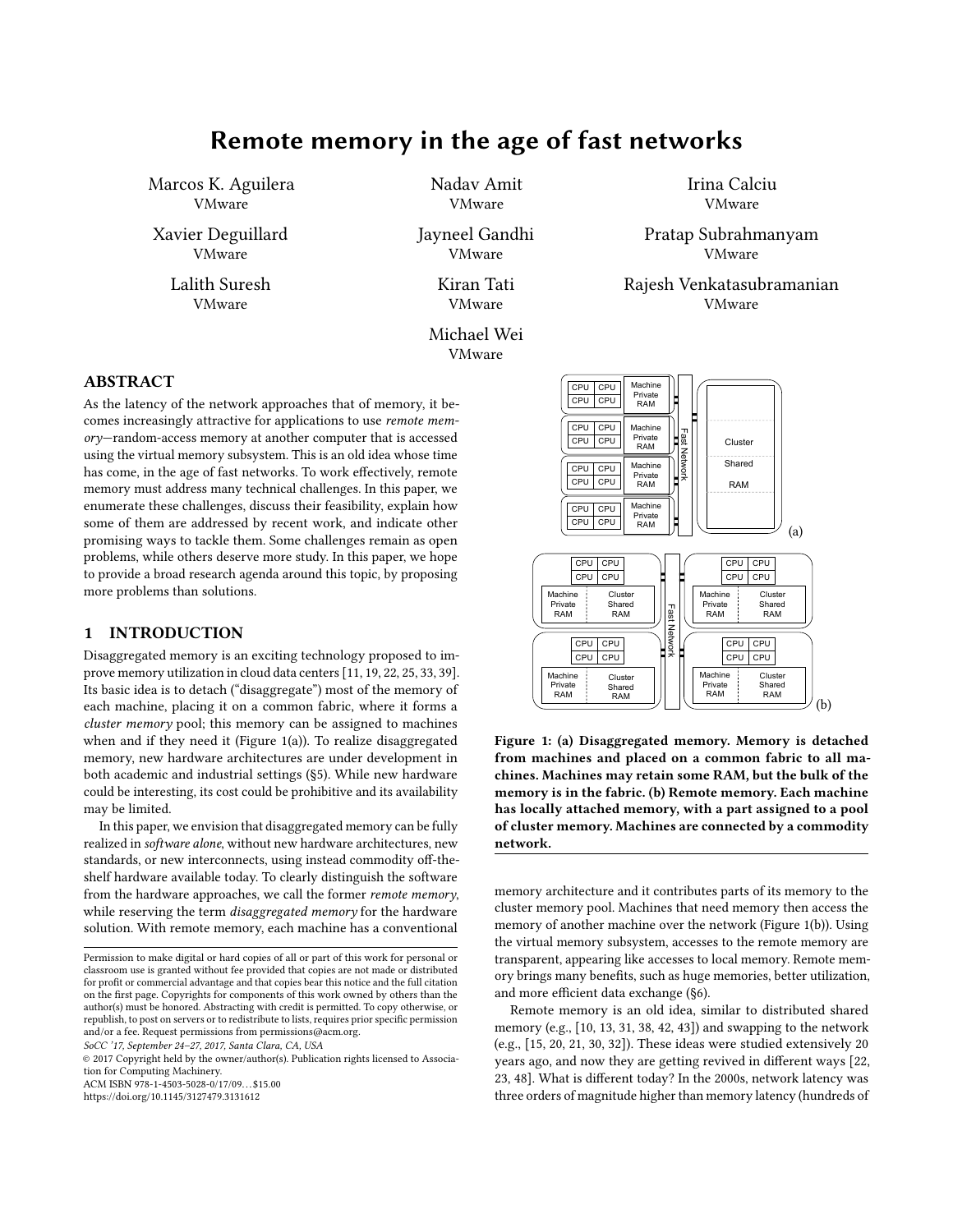<span id="page-1-0"></span>SoCC '17, September 24–27, 2017, Santa Clara, CA, USA Marcos K. Aguilera, Nadav Amit, Irina Calciu, Xavier Deguillard, Jayneel Gandhi, Pratap Subrahmanyam, Lalith Suresh, Kiran Tati, Rajesh Venkatasubramanian, and Michael Wei

| Application            | What is in remote memory   |
|------------------------|----------------------------|
| Graph processing       | Large graph                |
| Key-value cache        | Key-value pairs            |
| Key-value storage      | Key-value pairs            |
| Data analytics         | Input and output of tasks  |
| Database system        | Tables, indexes            |
| Statistical processing | Data sets                  |
| Machine learning       | Input data, parameter sets |
|                        |                            |

Figure 2: Applications of remote memory.

 $\mu$ s vs. hundreds of ns). Since then, network latencies have improved significantly, while memory latencies have not, so there is a gradual convergence of performance ([§4\)](#page-2-2). So, might remote memory work now?

It turns out that efficiently realizing remote memory requires overcoming several challenges, from virtual memory overheads, crashes of remote machines, sharing model, virtualization, scalability, and placement ([§7\)](#page-2-3). In this paper, we enumerate the challenges, discuss their feasibility, explain how some of them are addressed by recent work, and indicate other promising directions to explore. Currently, no system addresses all of the challenges. Some of the challenges remain open problems, while others have been studied but not extensively. We believe much more research is required in this topic, and we hope to provide a broad research agenda around it, by proposing more problems than solutions.

# 2 WHAT IS REMOTE MEMORY?

We target a data center environment within a public or private cloud. The data center is divided into smaller clusters of dozens of machines, such as a rack or a few racks, connected by a reliable, high-bandwidth, low-latency network. By low-latency we mean latencies close to  $1\mu s$ , as achieved by commodity RDMA networks today. Remote memory spans a cluster of such machines ("rackscale") rather than the entire data center.

Remote memory provides the abstraction of a linear address space, which applications read and write at a byte granularity using the usual machine-level instructions for memory. We want remote memory to resemble local memory to applications as much as possible. However, remote memory should expose some of its differences to applications (e.g., how it handles failures, shares data, and places data [§7\)](#page-2-3), so we need new abstractions that are not transparent, but do not overburden programmers. Under the hood, remote memory is implemented by virtual memory paging, which we briefly recapitulate. When the application tries to access a page stored in another machine, it causes a page fault, which fetches the page over the network. The page is cached in local memory for the near future. If the page is modified, it is marked dirty and later written back to the remote machine.

To work well, this simple idea needs to overcome many challenges (e.g., what if the remote machine crashes with our memory?), which we cover in Section [7.](#page-2-3) We intend remote memory to serve a wide variety of applications that manipulate lots of data (Figure [2\)](#page-1-0).

### 3 RELATED WORK

Remote memory is related to distributed shared memory (DSM), and there is much to be learned from this body of work. DSM is

centered on transparent sharing (the "S" in DSM): it implements the abstraction of a shared memory system using a message-passing system, with the goal of running applications designed for the former system using the latter. This goal turned out to be elusive due to the difficulty of getting reasonable performance. Remote memory draws from this lesson and avoids the hard problem of sharing: its goal is not to implement shared memory. In fact, remote memory need not be shared at all: it can be used to store private pages to extend local memory or to safeguard data remotely. Or it can provide a different form of sharing: we envision non-simultaneous sharing of remote memory, whereby a host stops using the data before another node starts (e.g., in different phases of map-reduce). This sharing over time is distinctive from DSM's sharing for running multithreaded code; the sharing model for remote memory is an interesting research challenge ([§7\)](#page-2-3).

Recent work has started studying different aspects and use cases of remote memory. Infiniswap [\[23\]](#page-6-17) proposes using remote memory as a fast cache for a local disk swap. Mojim [\[48\]](#page-6-18) proposes using remote memory to safeguard the data stored in local non-volatile memory in case a machine breaks. These systems tackle some of the challenges of remote memory using solutions designed for their use cases, as we explain in Section [7.](#page-2-3) For example, Infiniswap tackles crashes of remote memory hosts by simply ignoring them; this is acceptable because Infiniswap stores only disposable data in remote memory (caches). Mojim asynchronously replicates data from one remote host to another, which again is acceptable for its use case. We are interested in a broader application of remote memory: to serve as a complete substitute for disaggregated memory.

Other work has studied the network requirements for disaggregated or remote memory [\[22\]](#page-6-2). That work mentions the software overheads of virtual memory without quantifying the problem.

There are many ways for a machine to store data remotely, such as using key-value storage systems (e.g., [\[16,](#page-6-19) [17,](#page-6-20) [28,](#page-6-21) [36\]](#page-6-22)), tuples [\[14\]](#page-6-23), distributed objects [\[45\]](#page-6-24), files, database systems, and RDMA [\[4,](#page-6-25) [5\]](#page-6-26). While effective, these abstractions are fundamentally different from the abstraction of memory accessed via loads and stores, because they require developers to explicitly use them through special language-specific functions. For example, key-value storage systems require applications to invoke functions to get and put key-value pairs; database systems require functions to issue SQL queries; and RDMA requires functions to register memory and orchestrate requests and queues. In contrast, remote memory is accessed directly through memory instructions—the same loads and stores that are used for non-remote memory—providing a simple, transparent, convenient, and language-agnostic abstraction for developers.

For example, suppose a developer wants to read two locations a and  $b$  in remote hosts, and store their sum in a third remote location c. With remote memory, the developer can just write some simple code, such as  $*c = *a + *b$  where a, b, and c are pointers to the desired locations; this is the same code whether the locations are local or remote. With a key-value interface, the developer must invoke  $get(a)$  and  $get(b)$ , store the results in some variables, say x and y, and then invoke  $put(c, x + y)$ . With RDMA, the developer must initialize the context and register memory regions both at the application and at the remote hosts; establish connections to the remote hosts; exchange region keys; post RDMA-read operations on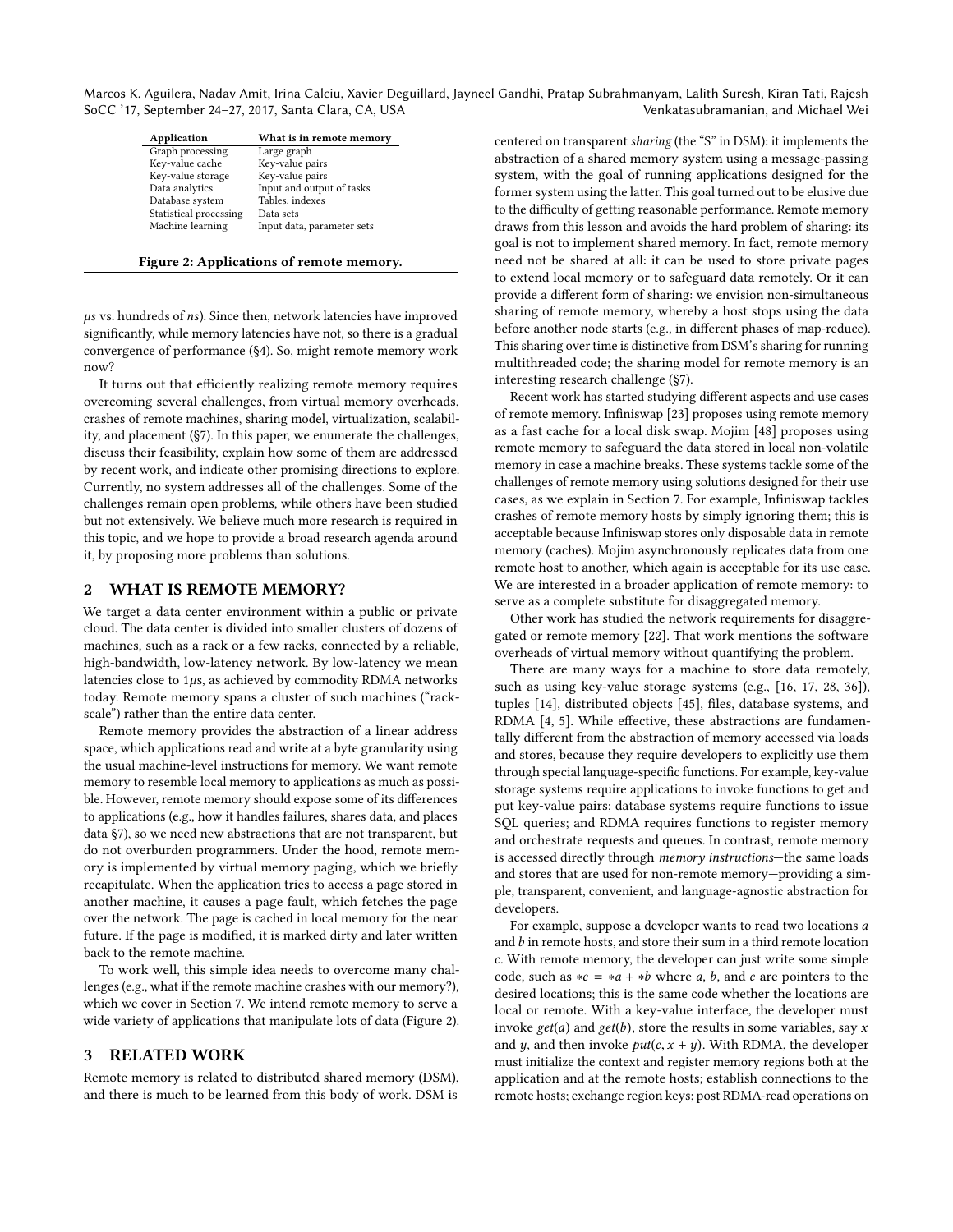<span id="page-2-4"></span>

|                           |               |       | Network latency (ns) |     |                                                                               |              |      |                                 |              |      |      |
|---------------------------|---------------|-------|----------------------|-----|-------------------------------------------------------------------------------|--------------|------|---------------------------------|--------------|------|------|
|                           |               |       |                      |     | Word, 100Gbps   Page, 100Gbps   Page, 25Gbps                                  |              |      |                                 |              |      |      |
|                           |               |       |                      |     | now $\frac{120\%}{150\%}$ now $\frac{120\%}{150\%}$ now $\frac{120\%}{150\%}$ |              |      |                                 |              |      |      |
|                           |               |       | 700                  | 560 |                                                                               |              |      | 350 1020 880 670 1980 1840 1630 |              |      |      |
|                           | best          | 60ns  | 11.7                 | 9.3 |                                                                               | $5.8$   17.0 | 14.7 | $11.2$ 33.0                     |              | 30.7 | 27.2 |
|                           | typical 100ns |       | 7.0                  | 5.6 |                                                                               | $3.5$   10.2 | 8.8  |                                 | $6.7$   19.8 | 18.4 | 16.3 |
| Memory<br>latency<br>(ns) | nvm           | 200ns | 3.5                  | 2.8 | 1.8                                                                           | 5.1          | 4.4  | 3.4                             | 9.9          | 9.2  | 8.2  |

Figure 3: Network latency (top), memory latency (left), and the ratio of network to memory (bottom right). Memory latencies are for the best commodity, typical commodity, and hypothetical non-volatile memory (nvm), speculated to be 2× slower. Network latencies are for transferring a word or a 4 KB page over a 100 or 25 Gbps network, for commodity networks now and speculative improvements of 20% and 50% on switching and NIC delays.

 $a$  and  $b$  and request the results to be placed in specially registered buffers; wait for the completion of the reads; store the sum in another specially registered buffer; post RDMA-write operations on c using the special buffer; and wait for the completion of the write.

While different, we believe the other abstractions (key-value, RDMA, etc) could be useful to implement remote memory. For example, an implementation of remote memory needs code to read and write pages remotely, and this code could use the get and put operations of a key-value storage system. Or one might opt for a direct RDMA implementation. Either way, the complexity of these abstractions are hidden by the implementation of remote memory.

# <span id="page-2-2"></span>4 WHY NOW?

Remote memory is now relevant because the latencies of memory and network are converging: eventually, there will be comparable costs for going to local memory or memory of a remote host. The latency of commodity memory has not been improving, as memory makers focus instead on higher densities and lower power [\[47\]](#page-6-27). Upcoming non-volatile memories, such as 3D XPoint, are expected to be slower than DRAM, perhaps by a factor of 2 or 3. Meanwhile, commodity network latencies have dropped to 700 ns roundtrip for a local area network [\[6\]](#page-6-28). New networking technologies, such as Omni-Path [\[5\]](#page-6-26), will collocate NIC and CPU on the same package, and eventually on the same die, further reducing network latency. Figure [3](#page-2-4) shows the ratio of network to memory latencies in various systems, some hypothetical. A ratio of 1.8 (word) or 3.4 (page) could become reality one day.

# <span id="page-2-0"></span>5 WHY A SOFTWARE SOLUTION?

To realize disaggregated memory, hardware solutions are currently under development both as research projects [\[33,](#page-6-4) [34\]](#page-6-29) and industry efforts,such as CCIX [\[1\]](#page-5-0), Gen-Z [\[3\]](#page-6-30), OpenCAPI [\[7\]](#page-6-31), and Omni-Path [\[5\]](#page-6-26). Given such hardware, why develop a solution that uses only commodity hardware and is implemented entirely in software? We believe this is warranted for many reasons. First, these hardware solutions are not yet available and may not materialize or gain traction. Second, even if they materialize, hardware solutions may not be ubiquitous or may have significant costs, especially in initial deployments. Third, from a scientific perspective, we want to understand if new hardware solutions are necessary and what are

Remote memory in the age of fast networks SoCC '17, September 24-27, 2017, Santa Clara, CA, USA

<span id="page-2-5"></span>

| <b>Type</b>                | <b>Benefit</b>            | Reason                                                        | Use case                                                 |
|----------------------------|---------------------------|---------------------------------------------------------------|----------------------------------------------------------|
| Resource<br>Huge<br>memory |                           | Memory not limited by<br>physical machine                     | New applications                                         |
| Efficiency                 | Utilization               | Memory not grabbed by<br>machine                              | Low-cost memory<br>provisioning                          |
| Efficiency                 | Cheap<br>data<br>exchange | Avoids marshalling and<br>demarshalling to trans-<br>mit data | Distributed data an-<br>alytics                          |
| Resiliency                 | Decouples<br>failure      | Machine fails while re-<br>taining remote memory              | HPC checkpointing,<br>management<br>data<br>applications |

<span id="page-2-6"></span>Figure 4: Summary of benefits of remote memory.

| Type<br>Failures | Challenge                   |
|------------------|-----------------------------|
|                  | Remote host crashes         |
|                  | Network slow or congested   |
| Virtualization   | Virtual memory overheads    |
|                  | Virtual machine indirection |
| Abstraction      | Transparency level          |
|                  | Proper sharing model -      |
|                  | Lack of write ordering      |
|                  | Non-uniform latency         |
| Security         | Remote host compromised     |
| Resources        | Local vs. cluster memory    |
|                  | Remote memory allocation    |
|                  | Memory placement            |
|                  | Local memory management     |
| Scalability      | Control plane efficiency    |
|                  | Memory metadata overhead    |

Figure 5: Challenges of remote memory.

their advantages and drawbacks compared to a software solution in terms of performance, cost, energy consumption, etc. Fourth, we want to know if small hardware changes could bring big benefits to software solutions. To gain this understanding, we must develop the software solution.

#### <span id="page-2-1"></span>6 BENEFITS

Figure [4](#page-2-5) shows the benefits of remote memory, similar to those of disaggregated memory [\[11,](#page-6-0) [19,](#page-6-1) [22,](#page-6-2) [33\]](#page-6-4). First, machines have access to a huge memory, which enables new and existing applications to run at larger scale (e.g., in-memory databases and graph processing). Second, machines do not stash memory, reducing their provisioning cost (e.g., no need to provision each machine for the worst case). Third, an application can write data to remote memory; when it finishes, other applications can obtain its output, without the overheads of writing to a file system or serializing data; e.g., in mapreduce, the output of the mapper can be obtained directly from reducers over remote memory. Finally, application data survives machine crashes, because memory is separate from the machine; this has implications for HPC application checkpointing, database systems, and other systems that need durability.

### <span id="page-2-3"></span>7 CHALLENGES

To provide a complete alternative to disaggregated memory, remote memory must address a number of challenges that we now describe (Figure [5\)](#page-2-6).

1. Remote host crashes. If a remote host fails, the application loses a large chunk of its remote memory, which could crash or freeze the application while the remote server is down.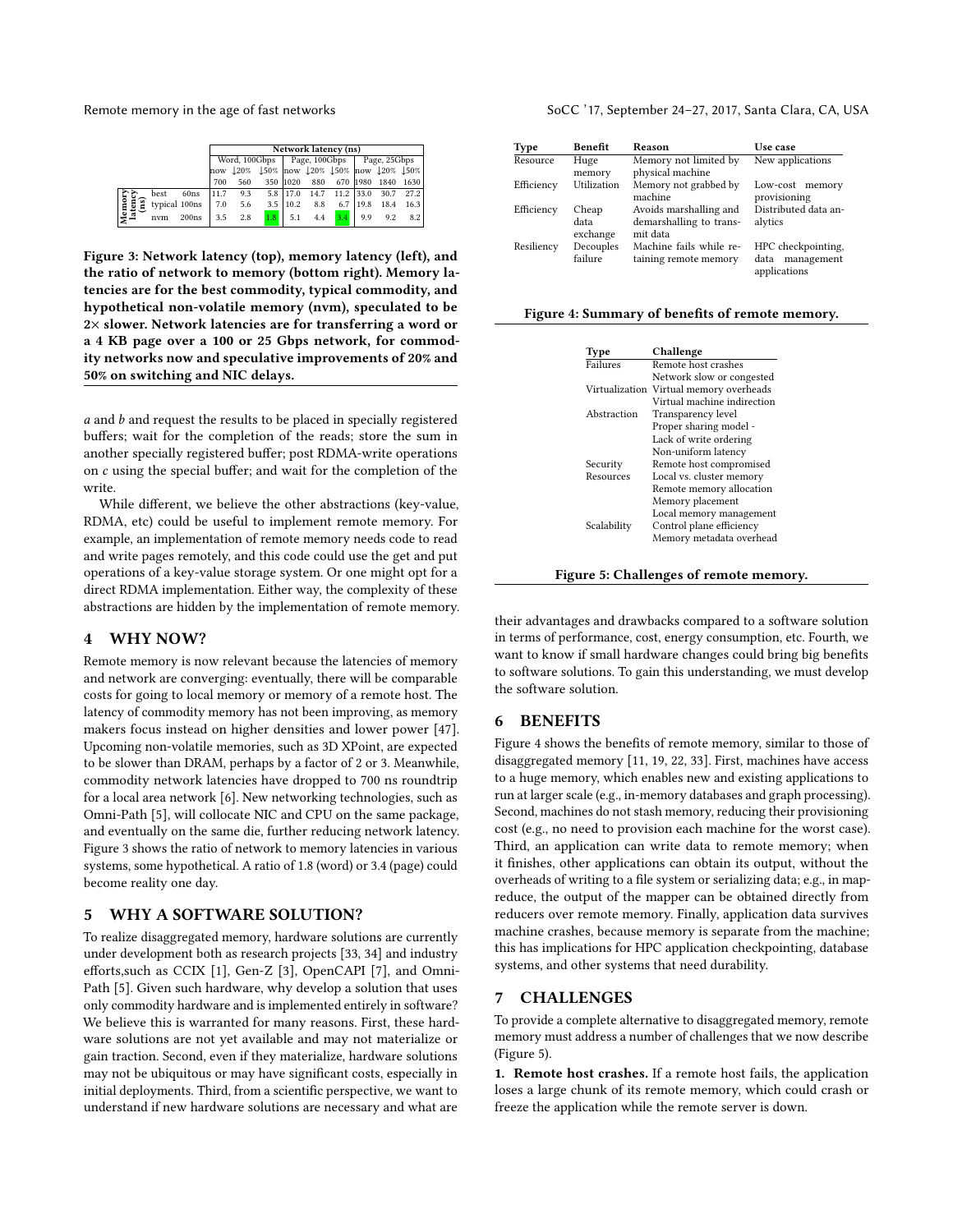SoCC '17, September 24–27, 2017, Santa Clara, CA, USA Marcos K. Aguilera, Nadav Amit, Irina Calciu, Xavier Deguillard, Jayneel Gandhi, Pratap Subrahmanyam, Lalith Suresh, Kiran Tati, Rajesh Venkatasubramanian, and Michael Wei

Possible solutions. Broadly, this challenge admits two classes of solutions. First, expose failures to the application by allowing it to provide failure handlers—including handlers that just ignore the failure, as in Infiniswap. This is useful to handle disposable or reconstructible state (e.g., the output of deterministic computations). Second, mask the failure through redundancy, using replication or erasure coding. Doing this will require microsecond-speed mechanisms to maintain redundancy in the common failure-free case; for instance, erasure coding a 4K page needs to be competitive with copying the page. This could be achievable with FPGA support. Moreover, any solution needs to be memory efficient. This will require, for example, erasure codes with small space overheads.

Infiniswap [\[23\]](#page-6-17) exposes rather than mask failures, but it can ignore them because remote memory is disposable: it is just a cache for the disk swap space, so that losing remote memory amounts to losing redundant cache entries. Mojim [\[48\]](#page-6-18) replicates the nonvolatile memory into remote memory synchronously, then replicates the remote memory at one host to another asynchronously. Because replication of remote memory is asynchronous, it does not add latency, but asynchronous replication can lose data.

2. Network slow or congested. Another challenge is performance degradation in the network due to congestion or pathological behavior [\[24\]](#page-6-32). This can lead to unpredictable application performance, which can cause unacceptable behavior for interactive applications (e.g., the system freezes momentarily), violations of service-level agreements, and timeouts. Even if the problem is rare, it might affect tail latencies, which are important for some applications.

Possible solutions. Some simple solutions are to prioritize network traffic and pre-allocate network bandwidth for remote memory. If there are many remote memory applications and not enough bandwidth for all of them, one could ensure network locality, by placing an application and its memory nearby in the network. Another possibility is to give application different regions of memory, each with its own characteristics: one region could have a higher network priority but smaller space, while another could have a larger space but lower network priority (hence higher jitter). Dynamic migration of remote memory might be necessary to balance the network load. And admission control might be required to prevent all applications from suffering. Alternatively, applications may need ways to cope with stalled memory accesses while congestion subsides.

3. Virtual memory overheads. Virtual memory paging was designed for disks that operate in large blocks and have latencies of 10 ms, but network transfers can have flexible sizes and are  $10\,000\times$ faster. Thus, paging is inefficient and needs better mechanisms, as noted in [\[22,](#page-6-2) [34\]](#page-6-29).

We show these overheads, the swap-in overheads, and a breakdown of device and software path overheads on a random-access workload with little memory and paging to local DRAM, implemented using pmem emulation [\[8\]](#page-6-33) (an optimistic approximation of a fast network). The workload reads and writes locations at random from 4 GB of virtual memory. Figure [6\(](#page-3-0)a) shows the throughput as we decrease the local memory one GB at a time. Performance drops by  $\approx$  44% each time, showing significant overheads. Figure [6\(](#page-3-0)b) breaks down the overheads. Most of is determining what to swap out (41%), rather than writing the page (16%).

<span id="page-3-0"></span>

Figure 6: Paging overheads of virtual memory. (a) Paging to DRAM-based pmem block device when an application accesses 4 GB of data with a local memory of a different size. (b) Breakdown of overheads.

Possible solutions. There are techniques to overcome paging overheads (dedup [\[46\]](#page-6-34), memory compression [\[44\]](#page-6-35), latency hiding [\[37\]](#page-6-36), etc.), but they are costly for remote memory, being designed for a ms scale. We need to overhaul the virtual memory subsystem for the  $\mu$ s scale, by removing data structure overheads, lock contention, and incorrect optimizations; by providing better prefetching-style optimizations; by cutting functionality (transparent huge pages, copy-on-write, etc) [\[18\]](#page-6-37); by matching the virtual memory transfer granularity (currently 4KB page) to the more fine-grained application accesses; and by leveraging new hardware features such as subpage-level protection [\[40\]](#page-6-38). We can benefit from new techniques to predict memory access patterns and thus avoid page faults, though doing so is notably hard [\[26,](#page-6-39) [41\]](#page-6-40). It might be possible to extend the hardware prefetcher to speculatively fault on pages. Alternatively, applications can provide hints about memory they intend to access soon. Those hints can be provided by the application developer, or they can be inferred by static code analysis coupled with dynamic instrumentation.

4. Virtual machine indirection. Virtual machines are prevalent in the environments we target: research shows that at least 70% of x86 server workloads are virtualized [\[9\]](#page-6-41). Thus, remote memory has to work with virtual machines. There are two approaches for supporting virtual machines. First, virtual machines can manage their remote memory independently of each other, as if they were separate hosts in the network. Second, virtual machines can coordinate the use of remote memory through the hypervisor. The first approach is the simplest, but it does not reflect the fact that virtual machines are actually sharing the resources of their host, including memory and network bandwidth. So, ideally, remote memory should be managed by the hypervisor, and the cluster memory can be managed by the virtualization control plane. The challenge is that this approach adds an extra level of indirection, which in turn imposes additional overheads for the virtual memory subsystem [\[46\]](#page-6-34) and creates a semantic gap: the hypervisor does not see applications, only virtual machines, and so it is harder to use application-specific information to hide overheads [\[34\]](#page-6-29).

Possible solutions. Besides mechanisms to reduce virtual memory overheads (discussed above), we need to find ways for the hypervisor to capture information about applications, either implicitly by inferring their behavior through the virtual machine, or explicitly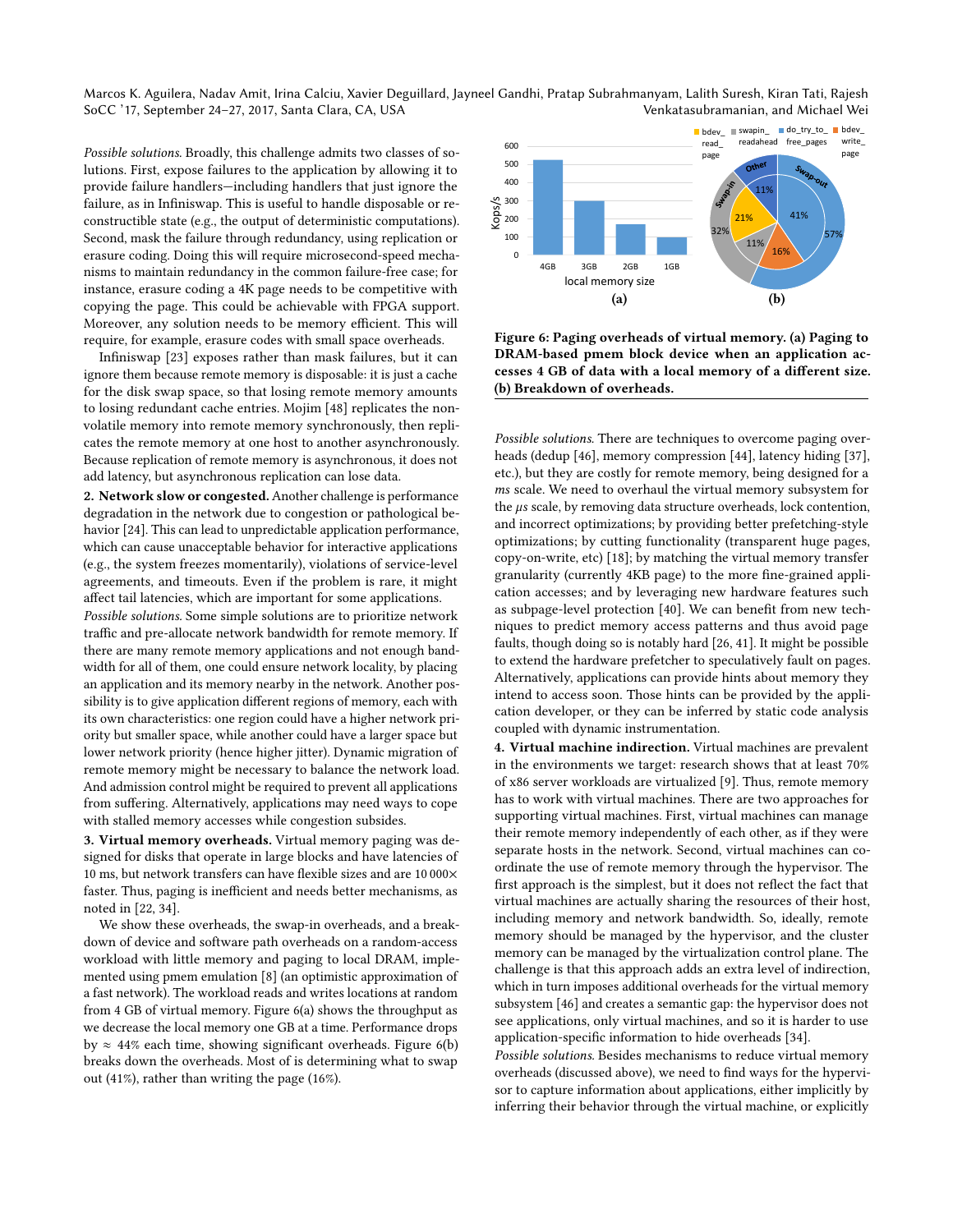by relying on hints provided by the application or by the virtual machine operating system.

5. Transparency level. In theory, remote memory can be fully transparent to applications, looking exactly like local memory. In practice, several of the remote memory challenges might require help from the application. In fact, application awareness could address all other challenges of remote memory, but awareness amounts to intrusion, and the challenge is to find the right balance. Possible solutions. One solution is to specialize remote memory for a use case. For example, Infiniswap uses remote memory solely as a cache that need not be accessible and can be evicted at any time. Mojim uses remote memory to safeguard the local contents of non-volatile memory. These use cases allow Infiniswap and Mojim to provide a fully transparent abstraction.

When full transparency is not possible, it is useful to distinguish different ways in which applications can provide hints: (1) memory allocation (2) pointer type annotation, and (3) memory accesses. With (1), memory allocations can be annotated with the type of memory that the application expects. For example, malloc can be extended with a special flag to ask for memory that is replicated, or that does not suffer from jitter, or both. These types of annotation may not be intrusive when there are relatively few places in the code where memory is allocated, but determining which allocations are remote is a manual task that requires application-specific knowledge. With (2), each pointer type indicates what the application expects from the memory pointed to by the pointer (memory reliability, speed, jitter, etc). A type checker can ensure that a pointer is assigned only to memory that is consistent with the requirements of the type. For example, a pointer might be allowed to point only to memory that is fault tolerant. Pointer type annotations by themselves are not intrusive, but intrusiveness might arise from the type system, which prohibits assigning incompatible pointer types. With (3), the application or the compiler needs to annotate a memory access, so that the remote memory system can take the required actions. For example, when an application changes its working set, it might annotate the next access to avoid a page fault: the annotation can proactively cause the memory system to fetch the required page before it gets accessed. Memory access annotations can be very intrusive if they need to be done often and by the developer, so it would be ideal either to do them automatically using the compiler, or to reduce the cases when they are needed.

6. Sharing model. Cache coherence is expensive even within a machine, and for remote memory its cost is prohibitive. Thus, we need to find a reasonable memory sharing model to expose to applications, without coherence. This model indicates when applications can share data, at what granularity sharing occurs, and what behaviors application observe if sharing occurs (e.g., what happens if applications concurrently read and write the same location). Defining an intuitive sharing model is generally hard.

Possible solutions. An approach is to limit remote memory to private data, where sharing is prohibited. This approach avoids the problem, and it is well suited for certain use cases of remote memory (e.g., Infiniswap and Mojim).

A more general solution is to allow sharing but not simultaneously. At any time, memory is accessed exclusively by a single host, but across time it can be accessed by many. This approach requires

some way for applications to signal when they want to start and stop accessing the remote memory. This approach is useful for applications in which one host produces some output in remote memory, which is later consumed by another host (e.g., map-reduce, parameter server in machine learning, graph processing framework, etc).

7. Lack of write ordering across hosts. Remote memory could be spread over many remote hosts, each with a different roundtrip latency, as hosts may be slow or connected to different racks. Thus, write-backs to remote memory can be reordered. Reordering becomes a problem when the data is subsequently read (by the same or different hosts) and the correct ordering is not respected. For example, an application might set some data value and a pointer, but later see the pointer to invalid data.

Possible solutions. DSM avoided this problem by enforcing ordering with appropriate protocols, but this can be costly. Another approach is to restrict an application to use just one remote host for memory, as in Mojim, so that it is impossible to reorder writes across remote hosts. (Within a remote host, writes can be ordered easily.) A third approach is to allow reordering, for applications whose semantics support it, e.g. Infiniswap. However, none of these solutions are generally applicable.

8. Non-uniform latency. As hosts have different roundtrip latencies, some parts of memory are faster than others. This can be disruptive, as an application can be bottlenecked by the slowest memory that it has, thereby wasting the higher performance provided by parts of its memory.

Possible solutions. This problem is similar to NUMA architectures, which have multiple sockets and a given memory location can be accessed more quickly from one of the sockets. But remote memory adds more tiers (e.g., local, same rack, different racks). One approach is to use the existing operating system mechanisms for NUMA [\[29\]](#page-6-42), extending them for more tiers. Another approach is to expose the memory speed to applications, which can use appropriate data structures and layouts to optimize their performance. Alternatively, the system may need to carefully choose where to place memory (see "memory placement" below), to avoid using remote hosts far from the application.

9. Remote host compromised. Applications assume that memory is private and safe; they store confidential information in memory: plaintext passwords, keys, cookies, capabilities, etc. This assumption is met by the hardware and kernel designs: the interconnect (memory bus) is physically secured, and the kernel protects pages and clears them when they are reclaimed. Remote memory increases the attack surface, being vulnerable to attacks on the local machine, the remote machines, and the network. Even if an attacker does not control these components, it can launch side-channel and denial-of-service attacks.

Possible solutions. We envision two approaches. First, we could assume that memory is no longer safe and private, so we encrypt the data in remote memory; this can be done directly by applications only for its sensitive data, or transparently by the virtual memory subsystem for all data; the latter will require microsecond-scale encryption mechanisms. Second, we can maintain the assumptions by strengthening the security of the larger system, to compensate for the larger attack surface. In particular, it is important to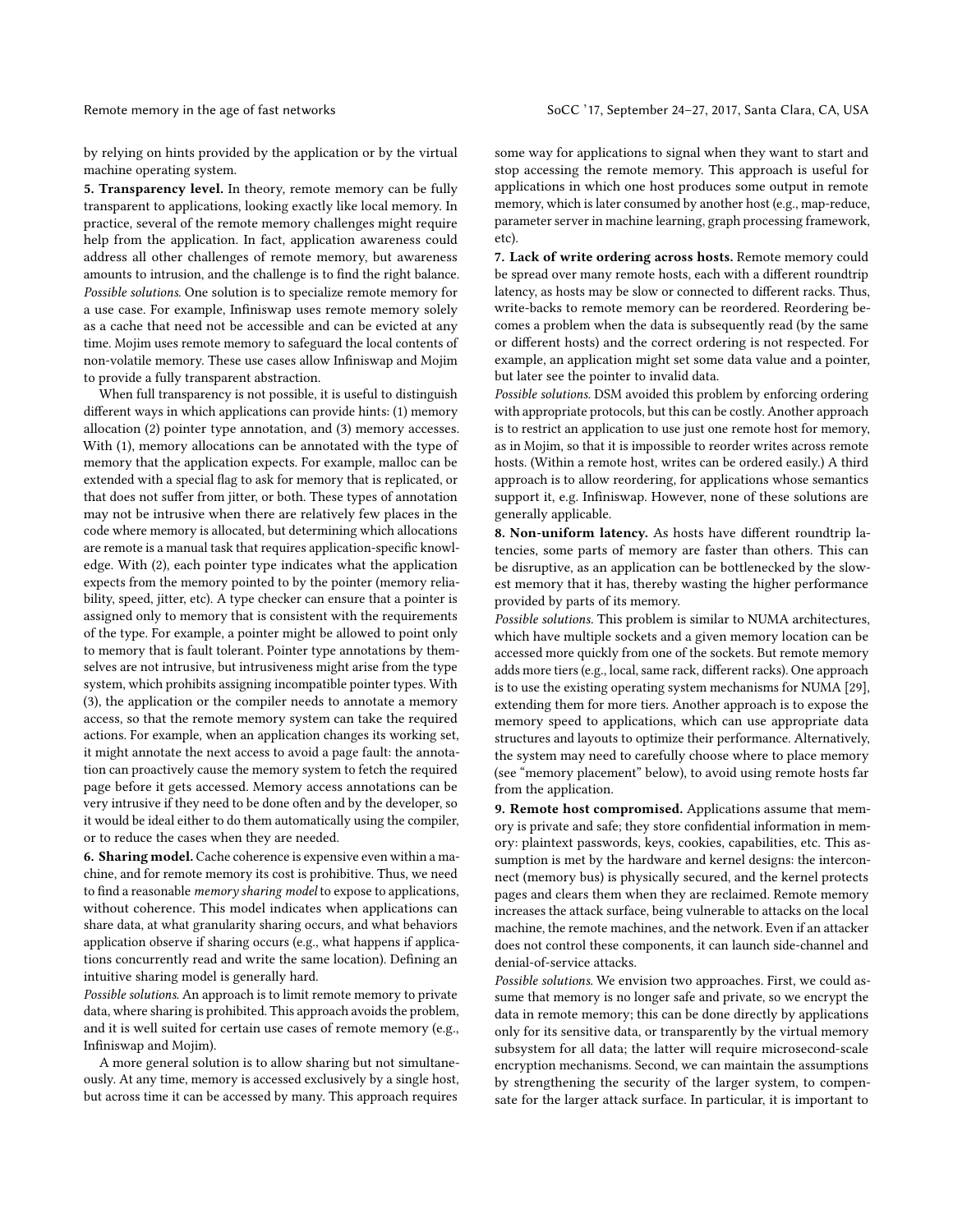SoCC '17, September 24–27, 2017, Santa Clara, CA, USA Marcos K. Aguilera, Nadav Amit, Irina Calciu, Xavier Deguillard, Jayneel Gandhi, Pratap Subrahmanyam, Lalith Suresh, Kiran Tati, Rajesh Venkatasubramanian, and Michael Wei

isolate consumption of resources—such as network, memory, and processor—across applications in every machine. This isolation needs to be strong, to avoid side-channel attacks, say by static partitioning resources; work-conserving sharing, which yields unused resources of one application to another, can leak information.

10. Local vs. cluster memory. Each host must decide on a split between local and cluster memory (Figure [1\(](#page-0-0)a)), depending on how much local memory it needs for its own applications, in addition to space for kernel data, file caches, stacks, etc. Local memory is stashed away for local consumption, so it should not be too large, but if it is not large enough, the system may run out of memory and become unstable. In particular, the system needs to pre-reserve enough local memory to be able to handle its own local metadata and to communicate with remote machines to request more memory.

Possible solutions. A simple solution is to adopt a static allocation that reserves a reasonable amount of local memory (e.g., 2 GB) and leaves the rest for cluster memory. Dynamic allocation is more challenging: if a host gives up local memory to the cluster, the host may not be able to reclaim the memory when it needs it, because the memory may be in use. One way to address this problem is to allow the local host to deallocate cluster memory whenever it wants, even if the memory belongs to another application. This approach is taken in Infiniswap, which is acceptable because cluster memory is used only for caches. But this does not work for all applications. A general solution requires mechanisms to migrate the data in cluster memory to another host, so that it can be reclaimed locally.

11. Remote memory allocation. Hosts may compete for memory, and we need mechanisms to track allocations, provide reservations, enforce quotas, ensure memory is available to critical applications when they need it, and broadly enforce cluster-wide allocation policies (e.g., a batch application can use more than 64 GB of memory only if no interactive applications are running).

Possible solutions. The simplest approach is to centralize the problem, by requiring allocations across the cluster to go through a host that manages memory. To improve performance, allocations can be done in large slabs (e.g., 64 MB), so that they are infrequent, while application libraries can divide each slab locally and provide smaller and finer-grained allocations through library functions (e.g., malloc). To provide fault tolerance and availability, the host managing memory can be replicated.

12. Memory placement. When the system allocates remote memory, it must choose which remote host(s) will actually store the memory. This choice might depend on the network latency (nodes within a rack have lower latencies), bandwidth (some paths may be less congested), and memory availability at each host (it may be desirable to balance memory usage across hosts). The challenge here is that of mechanism and policy.

Possible solutions. The simplest mechanism is to centralize the decision of placement, much like we can centralize the decision of allocation (see above). Deciding on a policy is much harder, because there can be many different opposing requirements. One solution is to model placement as an online optimization problem, where some of the requirements are taken as constraints (e.g., memory placed on a host cannot exceed its capacity), while others are part

of an optimization function (e.g., nearby placements are given a higher utility).

Another approach, used in Infiniswap, is to use the power-oftwo choice to balance the allocation across the cluster using a decentralized scheme. This approach, while simple, provides little flexibility in the choice of placement policies.

13. Local memory management. Each host manages its physical memory to reduce fragmentation, share zero pages, migrate pages for NUMA affinity, etc. These tasks require moving and remapping physical pages. When a local page belongs to a remote host, who should do these tasks and how?

Possible solutions. We believe these tasks are best handled by the machine hosting the physical memory, rather than the remote machine. But there is a trade-off here: doing it locally requires an extra level of virtual memory local to each machine, which adds overheads on modern RDMA-based NICs (e.g., IOMMU TLB misses [\[35\]](#page-6-43)).

14. Control plane efficiency. As we expand the cluster, scalability becomes a concern. There are scalability issues of the network fabric: it may be infeasible to maintain pairwise connections between all machine pairs [\[16,](#page-6-19) [28\]](#page-6-21). There are also scalability issues of the control plane of the remote memory, which monitors failures, keeps the cluster membership (what hosts provide remote memory), and tracks remote memory allocations.

Possible solutions. We may be able to leverage off-the-shelf solutions for control planes [\[2,](#page-6-44) [27\]](#page-6-45); an experimental study is required to validate their performance for this use. If performance is insufficient, one might need to optimize and specialize them for remote memory, or make them work over RDMA [\[12\]](#page-6-46).

15. Memory metadata overhead. Very large memories create significant page metadata (e.g., lock, refcount, flags, lru list pointer, cgroup pointer, page cache mapping), which needs to be stored locally even if memory is remote. This metadata may not fit in local memory. We need ways to combine or compress metadata, or memory mechanisms that can omit metadata.

Possible solutions. One approach, taken in Infiniswap, is to manage remote memory in slabs that are much larger than the page size, so that the system need only keep one set of metadata for each slab. Another approach is to realize that large non-volatile memories face similar challenges and the community is actively engaged in solving this problem. Remote memory may be able to leverage those solutions.

## 8 CONCLUSION

Remote memory is a promising idea whose time has come in the age of fast networks. This paper enumerates its challenges and indicates directions to explore, setting a broad research agenda around this topic.

# 9 ACKNOWLEDGMENTS

We thank Mihai Budiu, our shepherd Patrick Stuedi, and the anonymous reviewers for many useful comments.

### REFERENCES

<span id="page-5-0"></span>[1] CCIX: cache coherent interconnect for accelerators. [http://www.ccixconsortium.](http://www.ccixconsortium.com) [com.](http://www.ccixconsortium.com) Accessed: 2017-05-05.